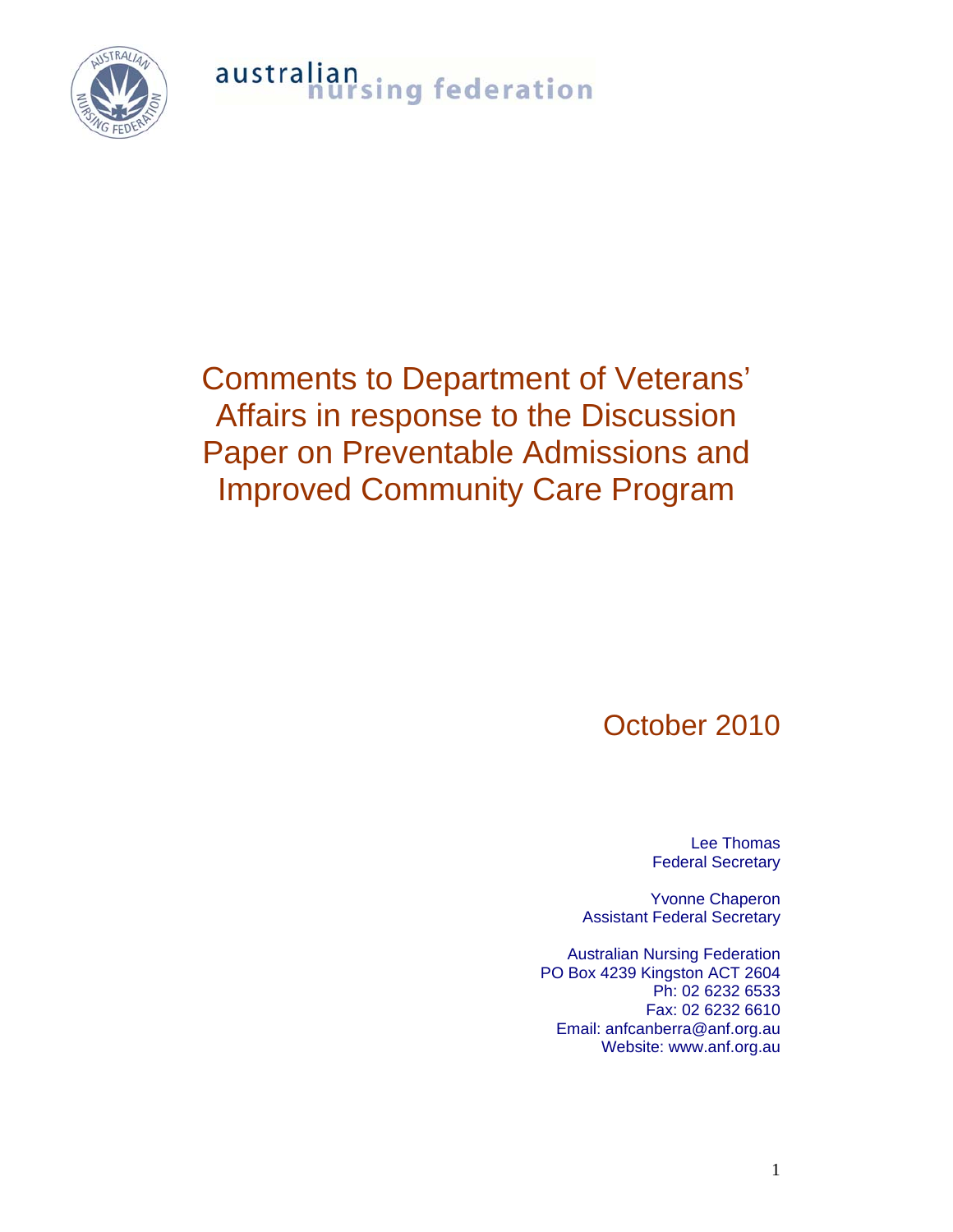

## australian<br>nursing federation

#### **Introduction**

Established in 1924, the Australian Nursing Federation (ANF) is the national union for nurses and midwives, with Branches in each State and Territory of Australia.

As the largest professional and industrial organisation in Australia, the ANF has a membership of over 192,000 nurses, midwives and assistants in nursing. Members are employed in a wide range of settings in urban, rural and remote locations in both the public and private sectors.

The core business of the ANF is the industrial and professional representation of our members and of the professions of nursing and midwifery.

The ANF participates in the development of policy relating to nurses and midwives on issues such as: practice, professionalism, regulation, health and aged care, community services, veterans' affairs, education, training, workforce, socio-economic welfare, occupational health and safety, industrial relations, social justice, human rights, immigration and migration, foreign affairs and law reform.

#### **Preamble**

The ANF is please to participate in the Department of Veterans' Affairs (DVA) Clinical Reference Group for the Preventable Admissions and Improved Community Care PAICC) Program. In addition to contributions made by the ANF representative in the first meeting of the Clinical Reference Group the ANF offers the following brief comments on the discussion paper to assist in the implementation of the PAICC Program.

The ANF recommends that the DVA obtain a copy of the following text which is the first textbook written specifically for Australian general practice nurses: Walker, L., Patterson, E., Wong, W. and Young, D. 2010. *General Practice Nursing*. McGraw-Hill Australia Pty Ltd. Sydney. In particular Chapter 3 of this book is titled *Scope of Practice* was written by Elizabeth Foley and Julianne Bryce from Federal Office, ANF, and contains pertinent information relating to the nurse's role in the PAICC Program.

#### **General comment**

In its submission to the External Reference Group for the National Primary Health Care Strategy in 2009, the ANF applauded the Australian Government for putting the spotlight on primary health care and gave strong support to the development of a national primary health care strategy. It is the view of the ANF that positioning primary health care at the centre of health policy in this country should lead to significant improvements in health for all Australians across their lifespan.

Likewise the ANF applauds the Australian Government for providing funding in the Federal Budget 2010/11 to enable the DVA to initiate a program which aims to improve care for veterans in their own homes thus preventing unnecessary admissions to hospital. The ANF supports the scope of the program in the first instance to the following chronic conditions: congestive heart failure, coronary artery disease, pneumonia, chronic obstructive pulmonary disease, and diabetes; and to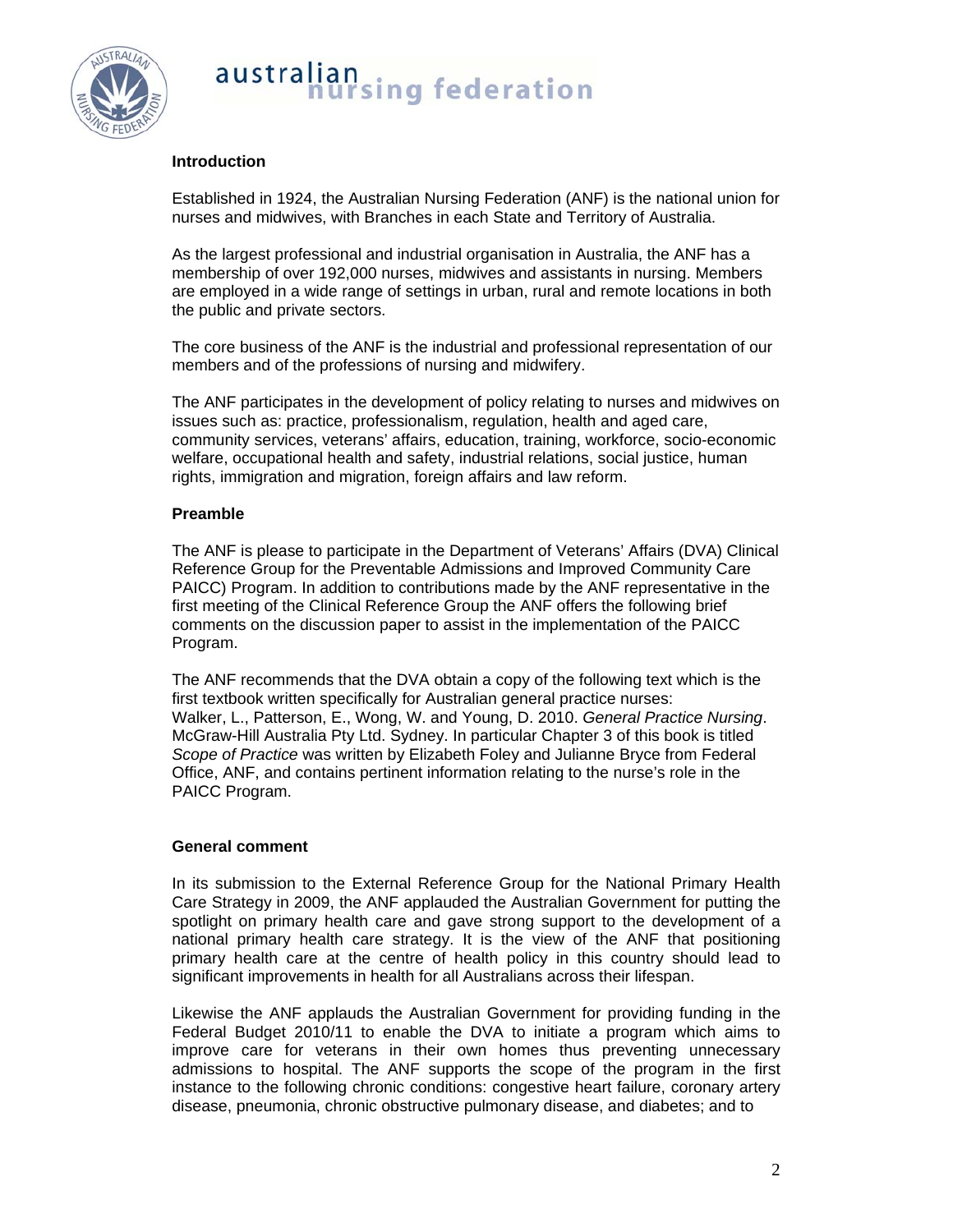

# australian<br>hursing federation

other chronic conditions that result in a person being frequently admitted to a hospital, which could include mental health conditions.

The government's aim of making cost savings for tertiary care are acknowledged. However, the ANF considers the gains of preventing admissions or readmissions to hospital are not just measured in dollar savings terms but also the wellbeing of the veteran and their family. That is, there will be more humane benefits for the veterans through being able to remain in the familiar environment of their own home with ready access to the support of family and friends. In addition there are obvious patient safety benefits from being in their own environment which include reduction in falls due to familiarity of physical surroundings (knowing what the floor surfaces are and where to find the toilet, for example) and less stress because they are amongst people who have intimate understanding of their specific complex care requirements and emotional, cultural and spiritual needs, as well as, and importantly, their medicines regimes.

#### **Specific comments**

The following brief comments on the PAICC program are proffered for consideration:

#### **Team-based approach to care**

It is the view of the ANF that there are benefits to the outcomes of care when delivered through a co-ordinated and team-based approach. The ANF takes a strong position that the most appropriate health care professional at the time should take the clinical leadership role within the care team. This will change depending on the circumstances and could be the general practice nurse, or other specialist nurse such as a nurse practitioner, mental health nurse, diabetes nurse educator, or the general practitioner.

Registered nurses within general practice (as elsewhere) are self-regulated health care professionals who provide care in collaboration with the general practitioner and the individual veterans requiring nursing care. Legislation and regulation guide nursing practice. Registered nurses, as qualified licensed professionals, are accountable and responsible for their own actions.<sup>1</sup>

In view of this the ANF finds the language of the DVA discussion paper to be strongly general practitioner centric and not supportive of the team-based approach to care for the veterans. Amending the language to indicate payment of funds to the 'general practice' would better reflect the concept of team-based care. The difficulty with the current wording and intent is that it presumes that the general practitioner will be the gatekeeper for the veteran's care which removes the accountability from the person who will be the direct provider of the care or service – the nurse.

#### **Identification of eligible veteran**

Section 2 of the discussion paper identifies pathways for entry of veterans to the PAICC program. It should be noted that, as there are now nurse practitioners who may have veterans within their clientele (and some nurse practitioners work in general practice), that nurse practitioners should be a category identified in their own right under item d) of clause 2.2. Other groups who should be identified here are general practice nurses, specialist nurses such as mental health nurses, diabetes nurse educators or asthma nurse educators.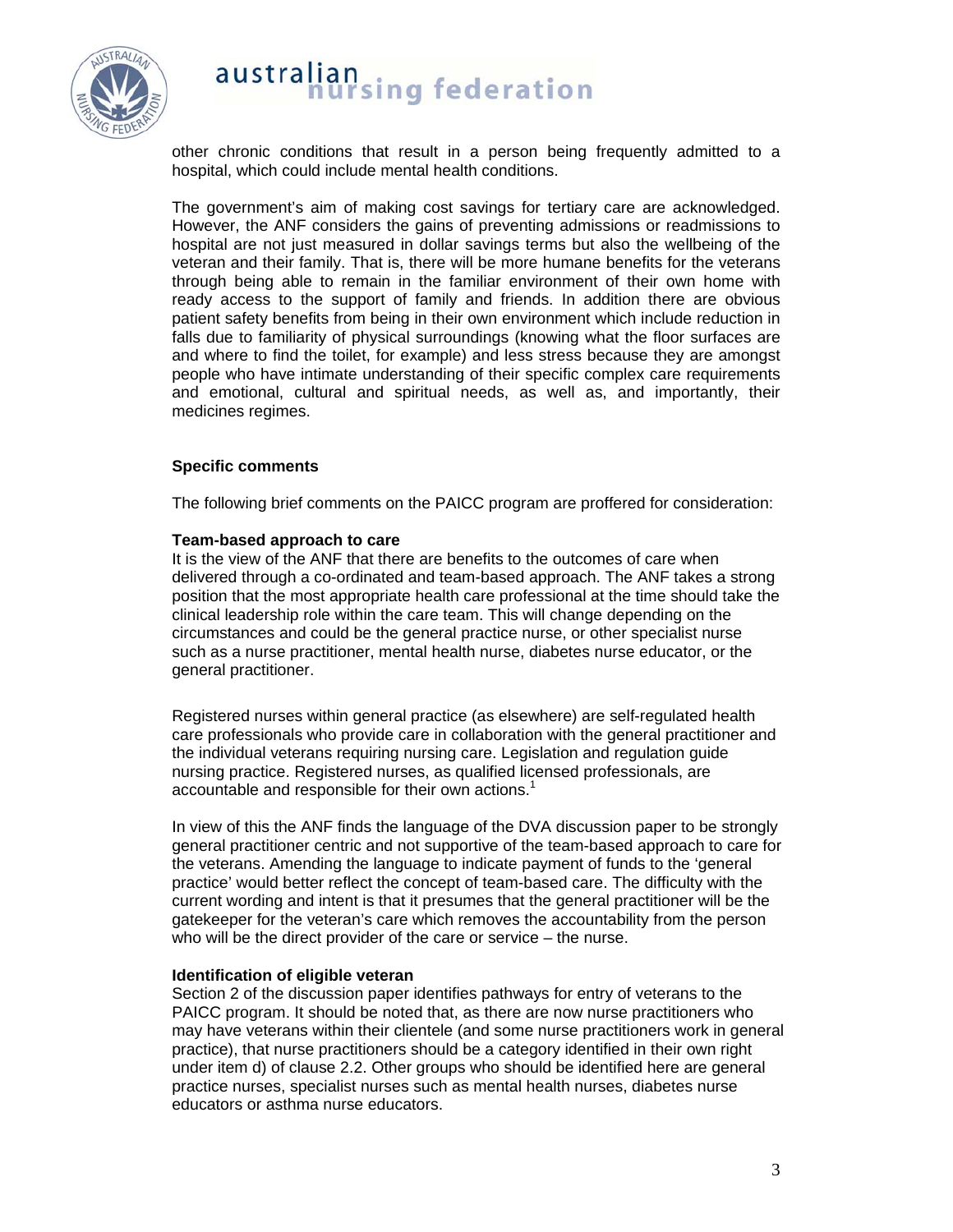

## australian<br>nursing federation

#### **Role statements**

**GPMP:** The Discussion paper does not reflect current practice in the description of the preparation of the management plan for the veteran. In most practices which employ nurses, it is usually the nurse who prepares the care plans. Having said that, the ANF considers that the management plan for the veteran should be written in a collaborative manner. That is, the plan should be written with discussion and input from the general practitioner, general practice nurse (or nurse practitioner/mental health nurse/diabetes nurse educator/community nurse provider) and the veteran and significant other/s.

Instead of being titled General Practitioner Management Plan (GPMP) the plan would more properly be titled Veteran's Care Management Plan (VCMP), better reflecting the person for whom the care plan is prepared. This title also gives ownership to veteran rather than the GP.

#### **Role of the Care Co-ordinator -** *Enrolled Nurse supervision:*

Professional supervision of an enrolled nurse is solely the responsibility of the registered nurse. These professional supervisory arrangements must be in place irrespective of any other employer oversight including that provided by an employing general practitioner. In general practices employing enrolled nurses, arrangements for professional supervision should be developed and guidelines prepared to assist both the enrolled nurse and the supervising registered nurse. $2$ 

The standard relating to professional supervision, previously built into State and Territory Regulatory Authority Standards, has now been adopted as a national standard by the Nursing and Midwifery Board of Australia.

#### **Co-ordination activities**

As noted above, the nurse should be a party to the preparation of the care plan and not just a passive recipient of a document written up by the General Practitioner. The commentary under section 8.3 describes a task-based approach to managing the care plan and fails to identify the essential clinical assessment and intervention role which all registered nurses are educationally prepared to undertake and which is integral to their practice. It is this clinical intervention role which will be pivotal to the success of the PAICC Program in identifying early signs or symptoms of a change in a clinical condition and the necessary implementation of care (in consultation with the GP), to circumvent escalation of that condition and thereby prevent an unnecessary admission to a hospital.

#### **Other resources**

The ANF supports linking in veterans with other existing DVA services and those available in the community for other citizens. It is critically important to the PAICC Program that all nurses involved are made aware through education programs of these resources.

#### **Research**

The ANF acknowledges the need for the DVA to meet funding and contractural requirements of the Australian Government. However, the ANF urges the DVA to take the opportunity to undertake research on this program which has the potential to have impact across the broader community.